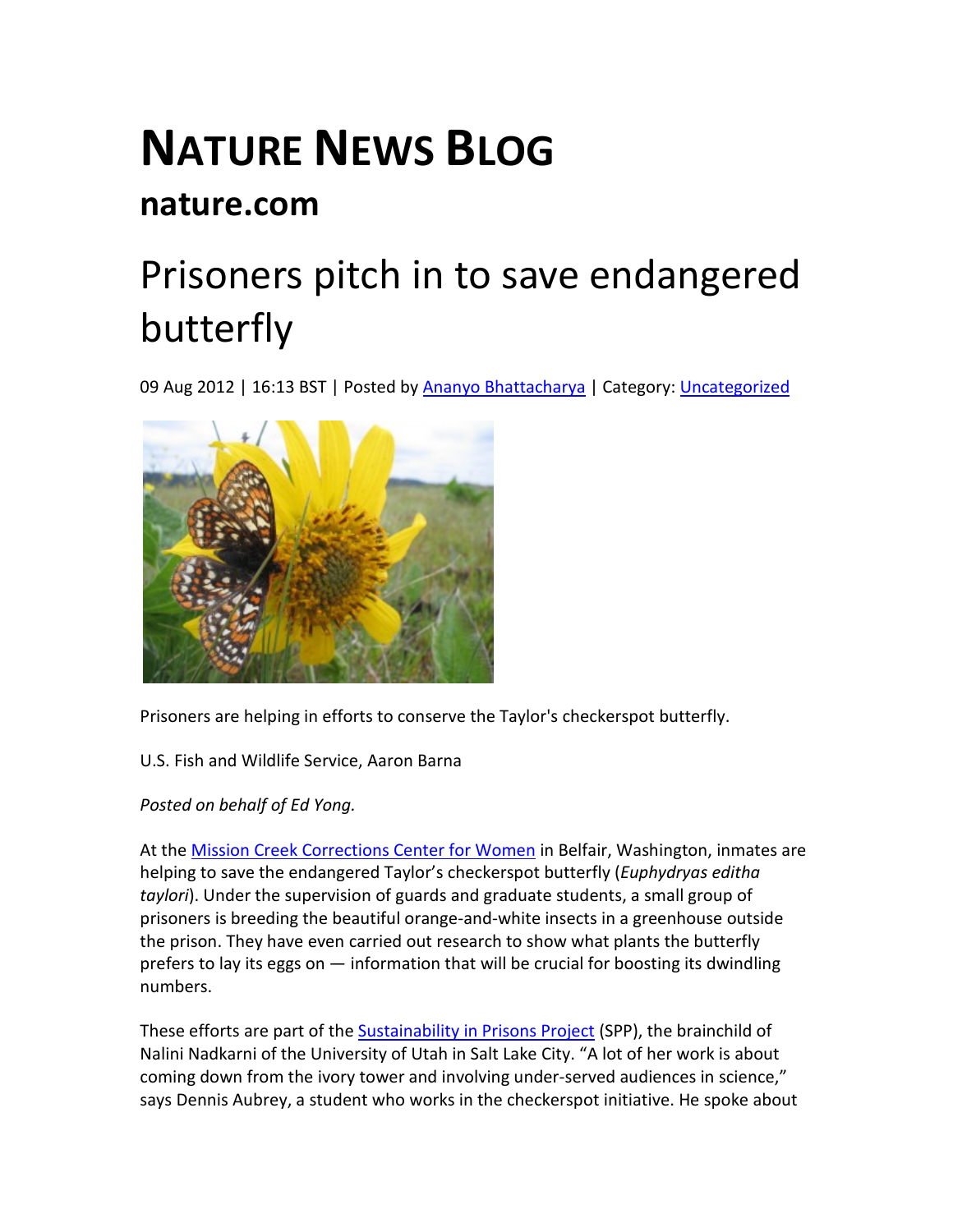the project at the 2012 [Ecological Society of America Annual Meeting](http://www.esa.org/portland/) in Portland, Oregon.

The SPP works with prisons throughout Washington, and treats the inmates as collaborators rather than labourers. They apply for the positions and get training, education and a small wage. Together, they have helped to conserve endangered butterflies, frogs, flowering plants and moss.

Prisons may seem to be an unorthodox location for conservation work, but Carri LeRoy, project co-director of the SPP, says: "There's a lot of clean, controlled space, and people with time on their hands, looking to do something valuable and change their lives."

"Most people are in the prison yard talking about who did them wrong," says Aubrey. "Then, all of a sudden, guards will tell us they hear people saying, 'Hey did you see how that moss was growing?' "

The women in the checkerspot project have already reintroduced more than 800 of the butterflies into the wild, and raised more than 3,600 caterpillars for next year's release. The Taylor's checkerspot is found in just four small populations in Washington and Oregon, and it now lays its eggs on plantain, an introduced species. No one knew what the butterfly's original host plants were. The inmates found out by allowing the adults to choose between three candidates and showed that they prefer to lay eggs on two native species — the harsh paintbrush and golden paintbrush — rather than the exotic plantain.

The golden paintbrush might be the butterfly's original host, but it is also threatened. With the information from the inmates' project, efforts to conserve both the plant and the butterfly could be combined. "That would eliminate the need to plant the exotic plantain at reintroduction sites," says Aubrey. When the results are finally published, the inmates will be contributing authors on the paper.

Meanwhile, prisoners at the [Stafford Creek Correctional Center](http://www.doc.wa.gov/facilities/prison/sccc/default.asp) have been raising 40 species of endangered prairie plants for planting all over the state. In the process, they found that several species germinate better after being grown in smoke-infused water, which mimics the fires that the plants experience in the wild.

Other prisoners a[t Cedar Creek Corrections Center](http://www.doc.wa.gov/facilities/prison/cccc/) are rearing the endangered Oregon spotted frog (*Rana pretiosa*). For 3 years running, they have been voted the best rearing facility in the state, surpassing the zoos that trained them in the size and health of the frogs they raise. "They're adaptively changing the protocols, and providing information to the restoration community of tweaks that would increase success," said LeRoy.

LeRoy also presented preliminary evidence that the SPP was helping to reduce the rates of recidivism among the inmates. Of the 238 prisoners who attended a single lecture